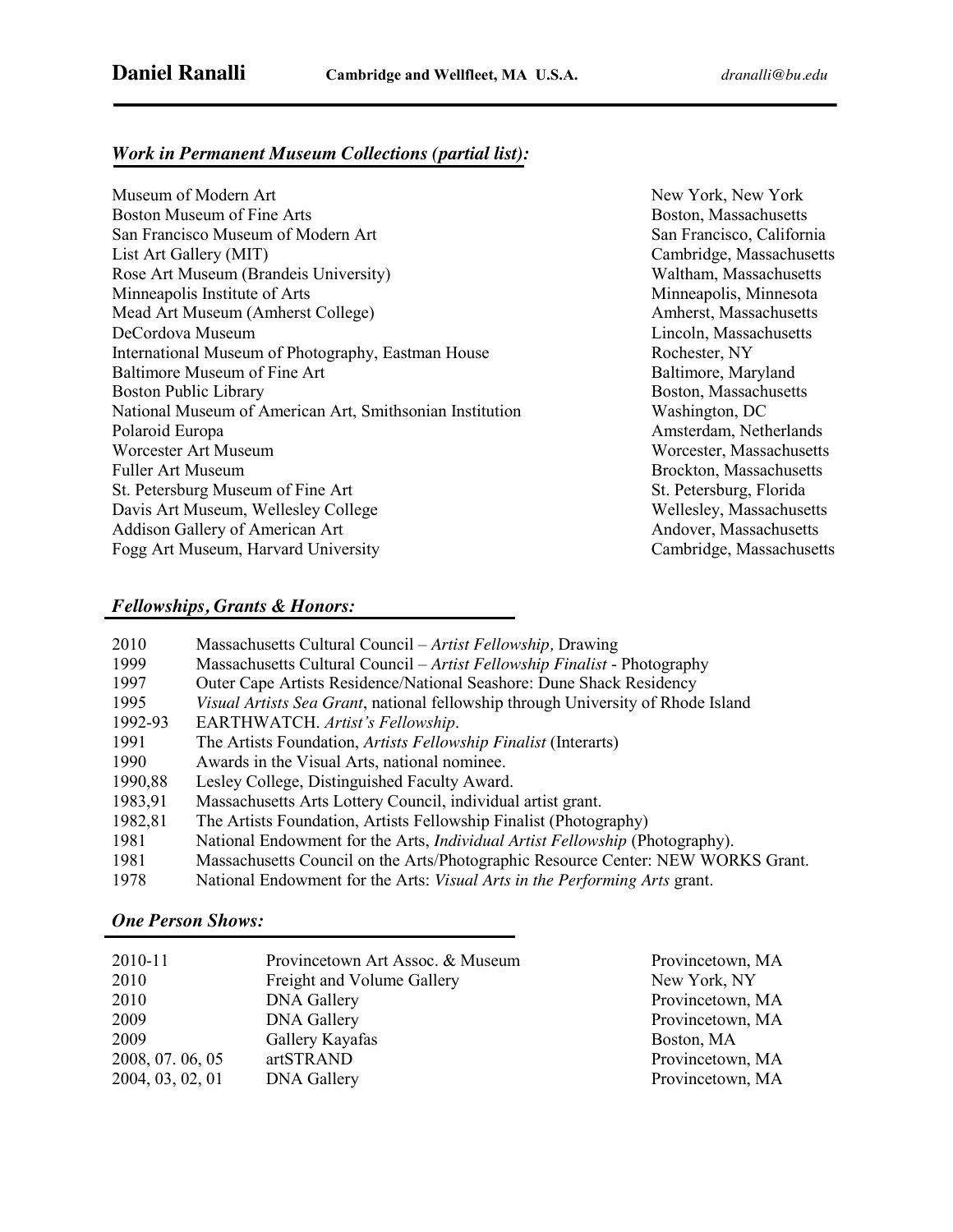#### *One person shows continued:*

| <b>DNA Gallery</b>                        | Provincetown, MA    |
|-------------------------------------------|---------------------|
| Clark University - University Art Gallery | Worcester, MA       |
| <b>DNA Gallery</b>                        | Provincetown, MA    |
| Alfred University Art Gallery             | Alfred, NY          |
| Fitchburg State College Art Gallery       | Fitchburg, MA       |
| Zoe Gallery                               | Boston, MA          |
| Alfred University Art Gallery             | Alfred, NY          |
| Fitchburg State College Art Gallery       | Fitchburg, MA       |
| Zoe Gallery                               | Boston, MA          |
| <b>Chandler Gallery</b>                   | Provincetown, MA    |
| Bradford College -Laura Knott Gallery     | Bradford, MA        |
| <b>Images Gallery</b>                     | Edinburgh, Scotland |
| Smith College                             | Northampton, MA     |
| Vision/Brent Sikemma Gallery              | Boston, MA          |
| <b>Bradford College Art Gallery</b>       | Bradford, MA        |
| <b>GH</b> Dalsheimer Gallery              | Baltimore, MD       |
| Carl Siembab Gallery                      | Boston, MA          |
| Carl Siembab Gallery                      | Boston, MA          |
| Foto Gallery                              | New York, NY        |
| Carl Siembab Gallery                      | Boston, MA          |
| <b>MIT Photography Gallery</b>            | Cambridge, MA       |
| St. Botolph Club                          | Boston, MA          |
| University of Maine Art Gallery           | Orono, ME           |
| <b>Bridgewater State College</b>          | Bridgewater, MA     |
| Maine College of Art                      | Portland, ME        |
| Panopticon Gallery                        | Boston, MA          |
|                                           |                     |

# *Exhibitions. Group Shows:*

| 2013 | Peabody Essex Museum, Beyond Human, Artist-Animal Collaborations         | Salem, MA        |
|------|--------------------------------------------------------------------------|------------------|
| 2012 | Gallery Kayafas, Snail Drawings                                          | Boston, MA       |
| 2011 | Institute of Contemporary Art, Dance/Draw                                | Boston, MA       |
| 2011 | Institute of Contemporary Art, 75 For The $75th$                         | Boston, MA       |
| 2011 | Panopticon Gallery, Fortieth Anniversary Exhibition                      | Boston, MA       |
| 2011 | Tufts University Art Gallery, Mass. Cultural Council Artist Fellows 2010 | Medford, MA      |
| 2011 | New Britain Museum of American Art, Tides of Provincetown (touring)      | New Britain, CT  |
|      | Westmoreland Museum of American Art                                      | Westmoreland, PA |
|      | Wichita Art Museum (2012)                                                | Wichita, KS      |
| 2010 | Francis Naumann Gallery, The Visible Vagina                              | New York, NY     |
| 2009 | Freight & Volume, Heartbreak Hotel                                       | New York, NY     |
| 2009 | DNA Gallery, Space Between                                               | Provincetown, MA |
| 2009 | Provincetown Art Association and Museum                                  | Provincetown, MA |
| 2008 | Photographic Resource Center, Portfolio Exhibition                       | Boston, MA       |
| 2007 | Fine Arts Work Center, Views of the Pilgrim Monument                     | Provincetown, MA |
| 2007 | Digitas Gallery.                                                         | Boston, MA       |
| 2006 | Gallery Kayafas, Pictures Outside the Box                                | Boston, MA       |
| 2005 | DeCordova Museum, New Acquisitions for the Permanent Collection          | Lincoln, MA      |
| 2005 | Provincetown Art Association & Museum, "Recent Acquisitions"             | Provincetown, MA |
| 2005 | New Bedford Art Museum, Provincetown's Art                               | New Bedford, MA  |
| 2004 | DeCordova Museum, Abstract Photography in the Permanent Collection       | Lincoln, MA      |
| 2004 | Photographic Resource Center, Concerning the Spiritual in Photography    | Boston, MA       |
| 2002 | Fine Arts Work Center gallery, Stop Time                                 | Provincetown, MA |
| 2001 | Museum of Fine Arts, Some Boston Photographers: 1960s-90s                | Boston, MA       |
|      |                                                                          |                  |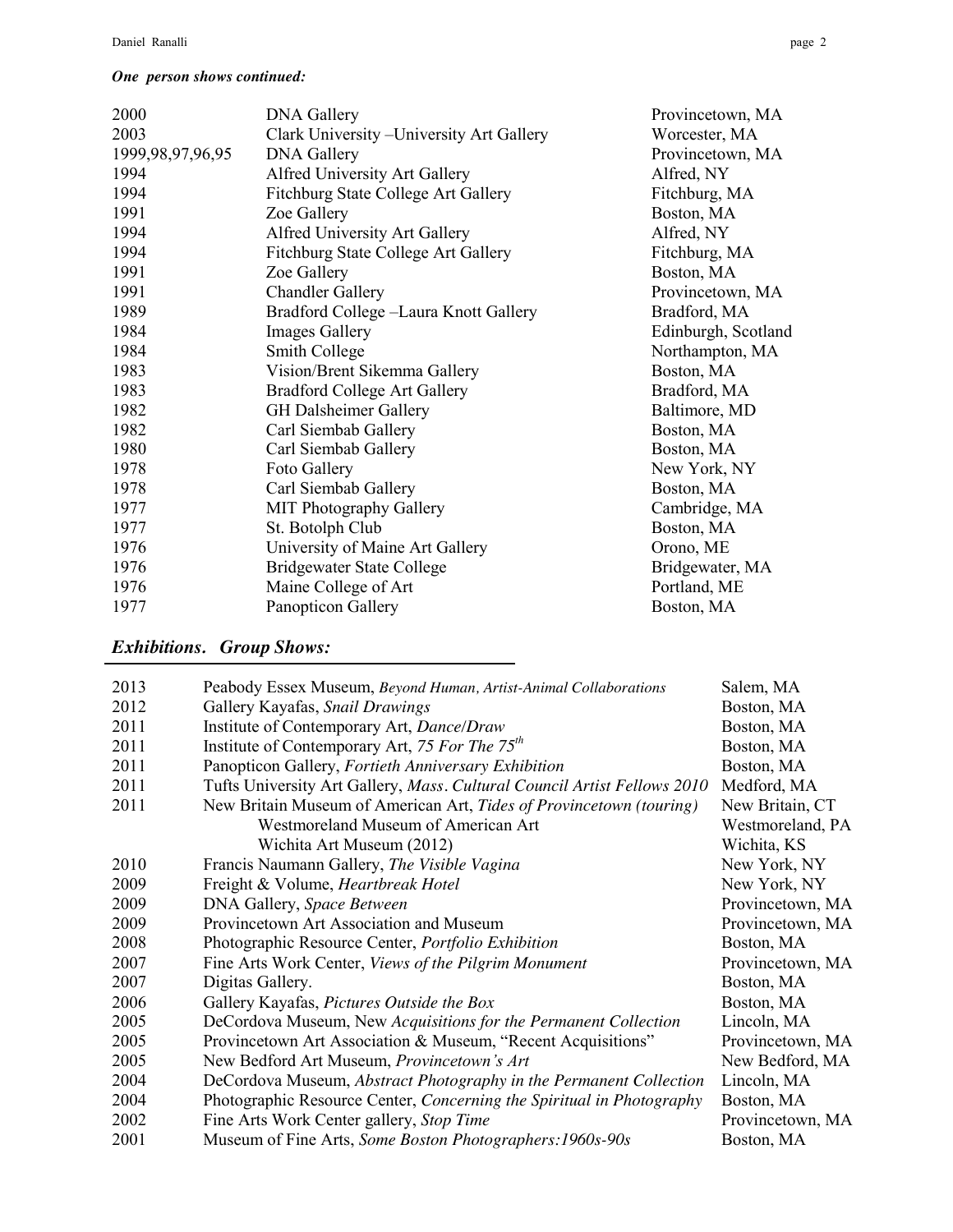| 2001        | College of the Holy Cross Art Gallery, Imaging Time                                            | Worcester, MA      |
|-------------|------------------------------------------------------------------------------------------------|--------------------|
| 2001        | LFL Gallery, Altered Landscape                                                                 | New York, NY       |
| $2000 - 01$ | DeCordova Museum, Boston Photography: 1955-1985                                                | Lincoln, MA        |
| 1999        | New England School of Art & Design, Hatdance                                                   | Boston, MA         |
| 1998        | University of Rhode Island, Main Gallery, <i>First 10 Years of the Sea Grant Kingston</i> , RI |                    |
| 1998        | The Boston Center for the Arts, The Drawing Show                                               | Boston, MA         |
| 1994        | Barbara Krakow Gallery, In Pursuit of Lost Time                                                | Boston, MA         |
| 1994        | DNA Gallery, Evolution                                                                         | Provincetown, MA   |
| 1993        | Berta Walker Gallery, Collaborations II                                                        | Provincetown, MA   |
| 1993        | Earthwatch Artist Fellows                                                                      | Watertown, MA      |
| 1993        | Cape Cod National Seashore, Artists' Map Project                                               | Provincetown, MA   |
| 1992        | Rose Art Museum (Brandeis U.), Breakdowns                                                      | Waltham, MA        |
| 1992        | Artists Foundation Gallery Artists & The Environment                                           | Boston, MA         |
| 1992        | Duxbury Art Museum/Complex Human/Nature                                                        | Duxbury, MA        |
| 1991        | Fitchburg Art Museum The Object                                                                | Fitchburg, MA      |
| 1989        | Fogg Art Museum -MFA Capturing an Image: 150 Years of Photography                              | Cambridge, MA      |
| 1989        | Baltimore Museum of Art Masterpieces from the Photography Collection Baltimore, MD             |                    |
| 1988        | Bradford College Art Gallery, Branching Out                                                    | Bradford, MA       |
| 1987        | St. Petersburg Museum F.A. Selections From the Permanent Collection                            | St. Petersburg, FL |
| 1987        | DeCordova Museum, New Work By Old Friends                                                      | Lincoln, MA        |
| 1986        | Tyler School of Art, Three Photographers                                                       | Philadelphia, PA   |
| 1985        | SF Museum of Modern Art, Light: From Illumination to Pure Radiance                             | San Francisco, CA  |
| 1984        | DeCordova Museum, Old Friends-New Work                                                         | Lincoln, MA        |
| 1984        | IBM Gallery of Science & Art, Lensless Photography                                             | New York, NY       |
| 1984        | Pace/McGill Gallery                                                                            | New York, NY       |
| 1984        | Project Gallery, Local Abstraction                                                             | Cambridge, MA      |
| 1983        | SF Museum of Modern Art, Selections from the Permanent Collection                              | San Francisco, CA  |
| 1983        | Boston Museum School, Finalists & Fellows in Photography                                       | Boston, MA         |
| 1983        | Fuller Art Museum, Discovering Photography: A Private Collection                               | Brockton, MA       |
| 1983        | Franklin Institute, Lensless Photography                                                       | Philadelphia, PA   |
| 1982        | Montserrat School of Art, Sixteen Photographers                                                | Beverly, MA        |
| 1982        | Photographic Resource Center NEW WORKS (touring):                                              | Boston, MA         |
|             | <b>Boston University Art Gallery</b>                                                           | Boston, MA         |
|             | University of Massachusetts Art Gallery                                                        | Amherst, MA        |
|             | Provincetown Art Museum                                                                        | Provincetown, MA   |
|             | <b>Fitchburg State College</b>                                                                 | Fitchburg, MA      |
| 1981        | Visual Studies Workshop, Form as Content                                                       | Rochester, NY      |
| 1981        | Baltimore Museum of Fine Arts, Selections From the Collection                                  | Baltimore, MD      |
| 1981        | Words & Images (touring):                                                                      |                    |
|             | Philadelphia Art Alliance                                                                      | Philadelphia, PA   |
|             | Pittsburgh Center for the Arts                                                                 | Pittsburgh, PA     |
|             | Southern Alleghenies Museum of Art                                                             | Loretto, PA        |
|             |                                                                                                |                    |
| 1981        | Cumberland Gallery, Images in Photography                                                      | Nashville, TN      |
| 1981        | Museum of Fine Arts, Selections From the Permanent Collection                                  | Boston, MA         |
| 1981        | Institute of Contemporary Art, Carl Siembab: A Photographic Patron                             | Boston, MA         |
| 1981        | RE:PAGES Artists Books (touring):                                                              |                    |
|             | Hera Art Gallery                                                                               | Providence, RI     |
|             | Smith College                                                                                  | Northampton, MA    |
|             | University of Massachusetts Gallery                                                            | Amherst, MA        |
|             | Hampshire College                                                                              | Amherst, MA        |
|             | <b>Wheaton College</b>                                                                         | Norton, MA         |
|             | <b>Bridgeport Museum</b>                                                                       | Bridgeport, CT     |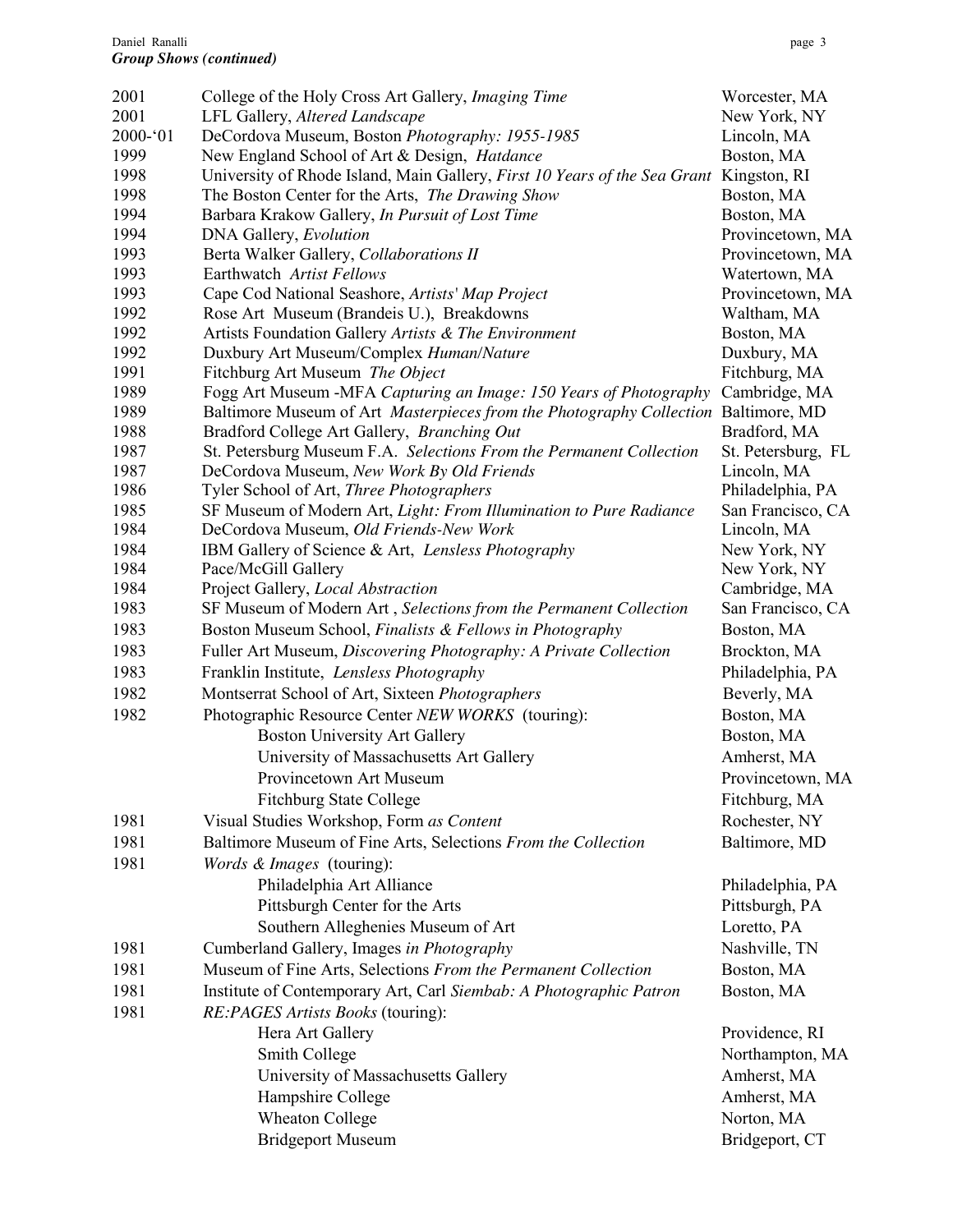| 1981 | Mendola Gallery, Photography                                  | Boston, MA         |
|------|---------------------------------------------------------------|--------------------|
| 1980 | Addison Gallery of American Art                               | Andover, MA        |
| 1980 | N.E. Foundation for the Arts, Into the Eighties (touring):    |                    |
|      | Thorne-Sagendorf Gallery Keene State College                  | Keene, NH          |
|      | R.H. Fleming Museum - U. of Vermont                           | Burlington, VT     |
|      | Phoenix Hall Gallery - NH Commission on the Arts              | Concord, NH        |
|      | College Art Gallery - Plymouth State College                  | Plymouth, MA       |
| 1980 | Skidmore College Art Gallery, Contemporary Photographs        | Saratoga Sprgs, NY |
| 1979 | Camerawork Gallery                                            | San Francisco, CA  |
| 1979 | Thomas Segal Gallery, Light Drawings, Photograms, Photogenics | Boston, MA         |
| 1978 | <b>Worcester Art Museum</b>                                   | Worcester, MA      |
|      |                                                               |                    |

### *Visiting Artist/Lecturer:*

| 2013     | Harvard University, Panelist (Art Museums in the 21st Century)     | Cambridge, MA    |
|----------|--------------------------------------------------------------------|------------------|
| 2011     | Harvard University, Panel Moderator (Art and Audiences)            | Cambridge, MA    |
| 2011, 10 | Universitat Pompeu Fabra, Barcelona, Spain, lecture                | Barcelona, Spain |
| 2009     | Boston University Seminars in the Arts                             | Boston, MA       |
| 2009     | Honorary Juror, Student Art Awards. St. Anselm College,            | Manchester, NH   |
| 2006     | Clark University guest lecturer                                    | Worcester, MA    |
| 2005     | Universitat Pompeu Fabra guest lecturer                            | Barcelona, Spain |
| 2004     | Brandeis University (symposium)                                    | Waltham, MA      |
| 2003     | Clark University guest lecturer                                    | Worcester, MA    |
| 2002     | Fine Arts Work Center (photography panel)                          | Provincetown, MA |
| 2001     | Holy Cross College guest lecturer                                  | Worcester, MA    |
| 2000     | Wellesley College guest lecturer                                   | Wellesley, MA    |
| 1998     | University of Rhode Island, Panel on environmental art             | Kingston, RI     |
| 1997     | Art Institute of Boston guest lecturer                             | Boston, MA       |
| 1996     | Boston Museum School visiting critic                               | Boston, MA       |
| 1994     | NE Artists Congress - Opening/Plenary Session speaker              | Providence, RI   |
| 1992     | Yale University, <i>guest lecturer</i>                             | New Haven, CT    |
| 1991     | Massachusetts College of Art, guest lecturer                       | Boston, MA       |
| 1991     | Fuller Art Museum, featured speaker, Trustees Annual Meeting       | Brockton, MA     |
| 1990     | Harvard University, <i>guest lecturer</i> , Museum Studies Program | Cambridge, MA    |
| 1990     | DeCordova Museum, Symposium leader: Rethinking Roles of the Artist | Lincoln, MA      |
| 1989     | New England Conservatory of Music, guest lecturer                  | Boston, MA       |
| 1988     | The Museum School, guest lecturer                                  | Boston, MA       |
| 1988     | Massachusetts College of Art, guest lecturer                       | Boston, MA       |
| 1988     | New England Conservatory of Music, guest lecturer                  | Boston, MA       |
| 1987     | The Museum School, guest lecturer                                  | Boston, MA       |
| 1986     | Massachusetts College of Art, visiting portfolio critic            | Boston, MA       |
| 1985     | Museum of Fine Arts, public slide lecture                          | Boston, MA       |
| 1984     | Harvard University / Carpenter Center, guest lecturer              | Cambridge, MA    |
| 1983     | Wellesley College Art Museum, guest slide lecture                  | Wellesley, MA    |
| 1983     | Massachusetts College of Art, visiting portfolio critic            | Boston, MA       |
| 1983     | Bradford College, visiting artist                                  | Bradford, MA     |
| 1982     | Photographic Resource Center, public slide lecture                 | Boston, MA       |
| 1982     | Maryland Institute of Art, guest slide lecture                     | Baltimore, MD    |
| 1982     | Boston University Art Gallery, <i>guest lecture</i>                | Boston, MA       |
| 1982     | Provincetown Art Association & Museum, guest slide lecture         | Provincetown, MA |
| 1981     | Institute of Contemporary Art, public artist lecture               | Boston, MA       |
| 1981     | Visual Studies Workshop, visiting artist                           | Rochester, NY    |
| 1981     | Rochester Institute of Technology, visiting artist                 | Rochester, NY    |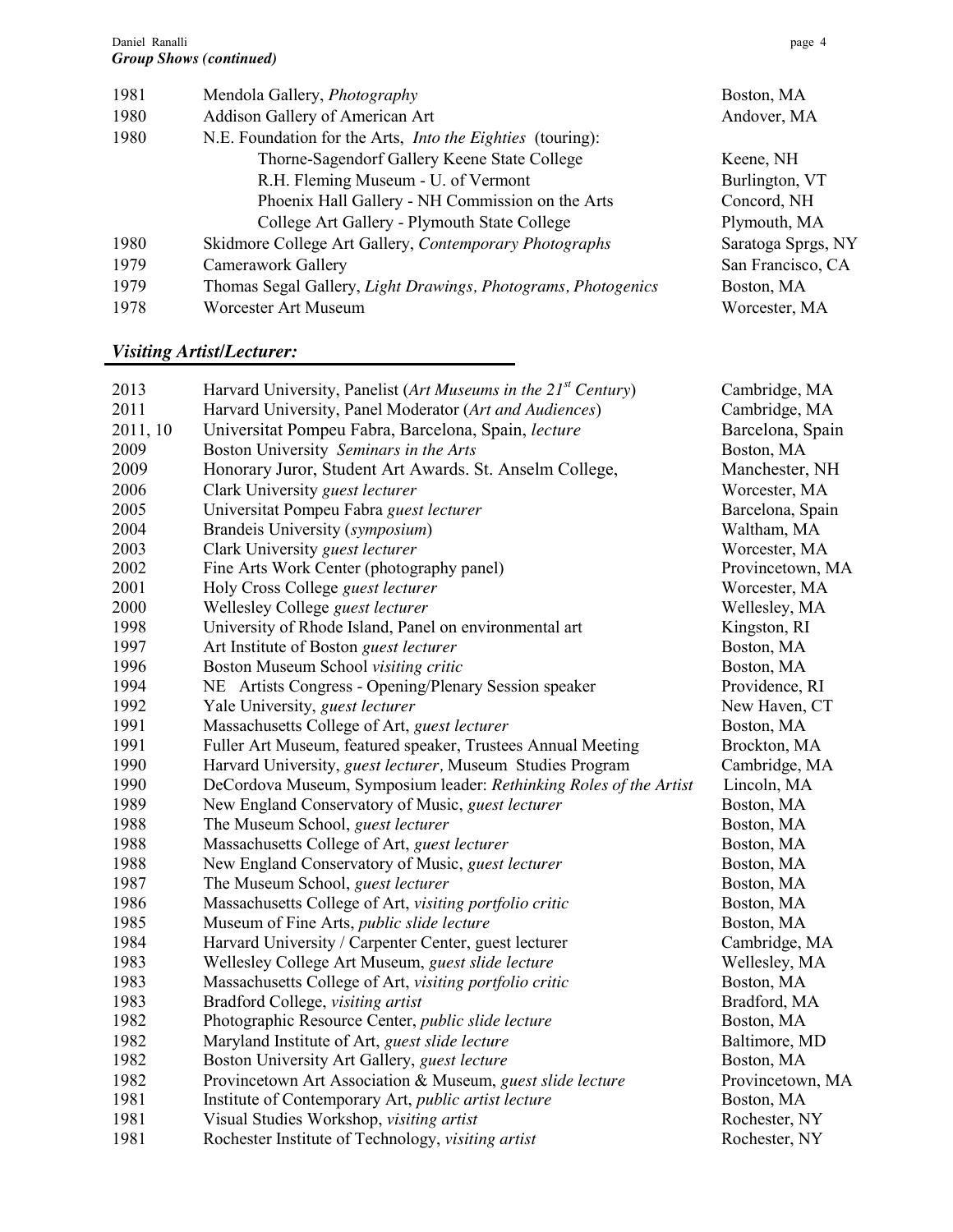### *Employment Chronology :*

| $1991 -$    | Boston University, Associate Professor of Art History               | Boston, MA    |
|-------------|---------------------------------------------------------------------|---------------|
| Present     | Founding Director, Graduate Program in Arts Administration;         |               |
|             | & Coordinator, Undergraduate Art History Program (evening division) |               |
| 1984 - 92   | Lesley University Graduate School; Director, Arts Administration    | Cambridge, MA |
|             | Program, and Associate Professor                                    |               |
| $1988 - 90$ | Boston University. Associate Professor (adjunct),                   | Boston, MA    |
|             | Art History/Museum Studies                                          |               |
| $1982 - 83$ | Boston University Art Gallery; Director (ad interim)                | Boston, MA    |
| $1979 - 81$ | Truro Center for the Arts - Castle Hill; Executive Director         | Truro, MA     |
| 1975 - 79   | The Artists Foundation; Program Director,                           | Boston, MA    |
|             | NEA Artists-in-Schools (visual arts, media, literature & dance)     |               |

## *Related Professional Activities:*

| 2012       | Provincetown Art Assoc. & Museum, Co-Curator, Robert Motherwell: Beside the Sea      |
|------------|--------------------------------------------------------------------------------------|
| 2006-12    | Urban Arts, Board of Trustees                                                        |
| 2005-8     | artSTRAND (Provincetown) Artist's Group, founding member                             |
| $2001 - 8$ | Provincetown Art Association & Museum, Board of Trustees; Collection Committee       |
| 1999       | FORUM 99 Provincetown Art Association & Museum, Moderator Visual Arts Panel          |
| 1998       | Cambridge Arts Council. Selection Committee, Public Art at Cambridge Hospital        |
| 1995       | National Endowment for the Arts, Peer Panelist - Visual Arts Program Grants          |
| 1994-95    | National Endowment for the Arts, consultant/site evaluator for Visual Arts Program   |
| 1992       | ProARTS Consortium (Boston), Juror, student exhibition                               |
| 1989       | Boston University Art Gallery, Guest Curator: Terra Firma? Earth Works/Sites         |
| 1984       | Art New England Summer Workshops (VT), Consultant & Photography Workshop Instructor  |
| 1983       | Boston University Art Gallery, Guest Curator: Elements of Landscape                  |
| 1982-83    | Cultural Education Collaborative (Boston), consultant                                |
| 1980-81    | The Artists Foundation, panelist/seminar leader                                      |
| 1979       | National Assembly of State Arts Agencies (DC), symposium leader/presentation         |
| 1979       | City of Brockton (MA), public art project consultant                                 |
| 1979       | Cambridge Arts Council (MA), Red Line Public Art Juror (temporary projects)          |
| 1979       | ARTWEEK Boston (open studio project), Advisory Committee                             |
| 1978-79    | DeCordova Museum School, U.S. Office of Education Project/Advisory Committee         |
| 1978-79    | National Endowment for the Arts, Artists-in-Schools Fed-State Advisory Committee     |
| 1977-79    | Massachusetts Alliance for Arts in Education, Board of Trustees                      |
| 1977       | Institute of Contemporary Art (Boston); Red Line MBTA public art, Advisory Committee |
| 1977       | Boston Visual Artists Union Gallery, Guest Curator: Artists Books                    |
| 1976-77    | Boston Visual Artists Union, Vice President                                          |

## *Exhibition Catalogs:*

- 2011 *Dance/Draw*, Institute of Contemporary Art, Boston
- 2011 *The Tides of Provincetown*, University Press of New England, Hanover and London
- 2011 *Panopticon Gallery 40th Anniversary*, Boston
- 2010 *Traces. Daniel Ranalli Cape Work 1987-2007,* Provincetown Art Association & Museum
- 2010 *The Visible Vagina,* Francis Naumann Gallery, NY.
- 2003 *Daniel Ranalli: Asian Work*, Clark University Art Gallery.
- 2001 *Imaging Time.* College of the Holy Cross Art Gallery.
- 2000 *Boston Photography: 1955-1985*. MIT Press & DeCordova Museum.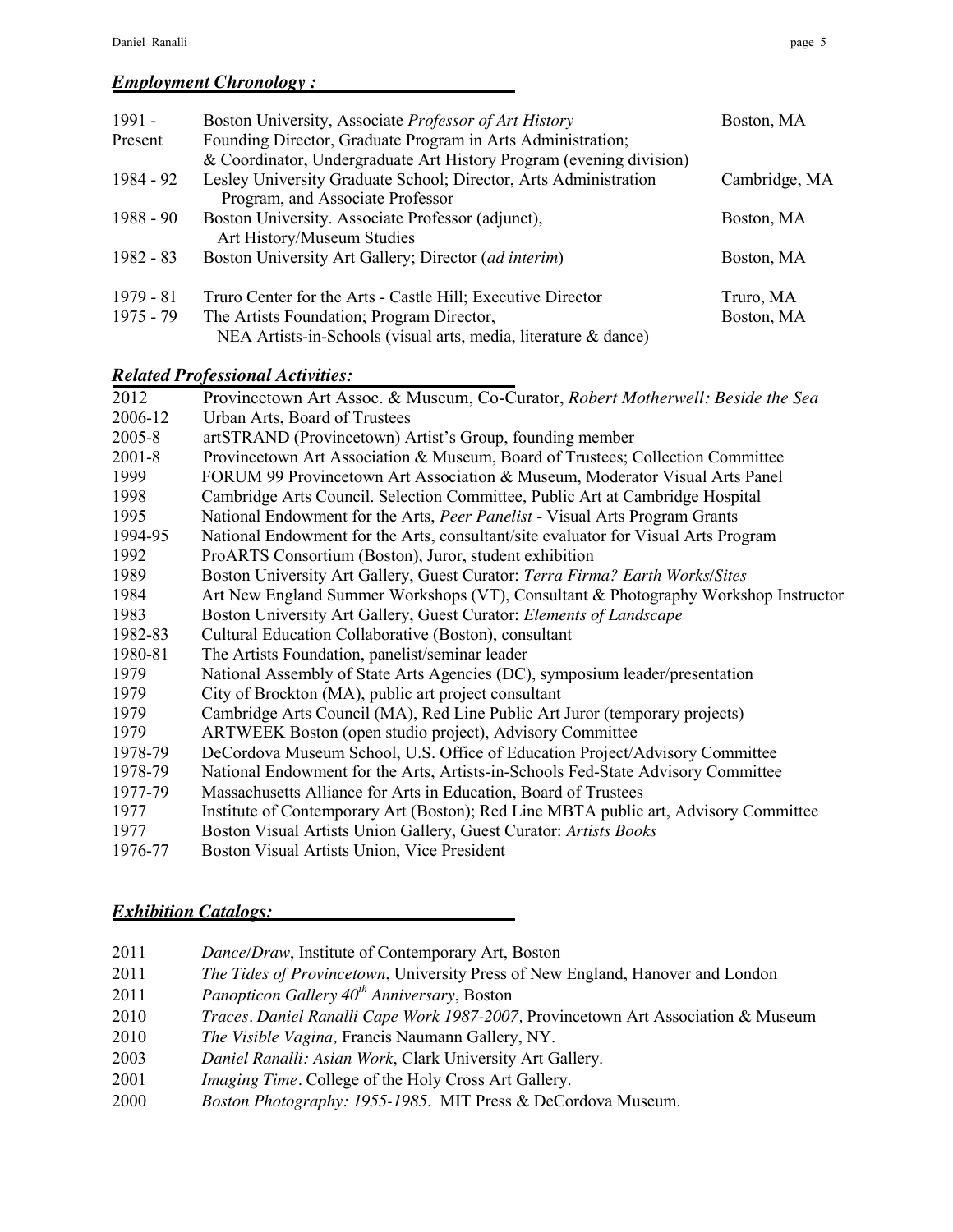#### *Exhibition Catalogs (cont.)*

- *The Visual Arts Program of Sea Grant Rhode Island.* The First Ten Years. U. of Rhode Island
- *Daniel Ranalli: Projects + Photographs*
- Cape Cod National Seashore *Artists Map Project*
- *BREAKDOWN!* Stoops, S. Rose Art Museum/Brandeis.
- *LENSLESS PHOTOGRAPHY*. Franklin Institute, PA.
- *A PHOTOGRAPHIC PATRON.* Chiarenza, C. ICA Boston
- *RE:PAGES*. NE Foundation for the Arts
- *INTO THE EIGHTIES: N.E. Photography*. N.E. Foundation for the Arts
- *Patron's Choice*, DeCordova Museum

# *Reviews, Interviews, Etc. (subject of):*

- BOSTON GLOBE. Smee, Smee, *ICA Dance/Draw,* Review Oct 9
- ARTS FUSE. Cash, Debra, *ICA Dance/Draw,* Oct 13
- ART NEW ENGLAND. Forman, Deborah. Feature, Nov-Dec
- BOSTON GLOBE, McQuaid, Cate, Review. (w/color reproductions), Dec 10
- ART NEW ENGLAND, Hill, Shawn, Review. (w/color reproduction). June-July
- BOSTON GLOBE, McQuaid, Cate, Review. (w/color reproduction) March 11
- BOSTON GLOBE *Calendar*, "Critic's Tip" (w/color reproduction) . Aug 24
- ARTS MEDIA. Veronica, M. *Natural Obsession, Review.* July
- BOSTON GLOBE. McQuaid, Cate, Review of DNA show w/reproduction. Aug13
- BOSTON GLOBE, Feeney, M Review. February 6
- ARTS MEDIA, Nigrosh, L. *A Mystic's Art,* November
- IN THE LOUPE, Brown, L. *Concerning the Spiritual in Photography* March
- BOSTON GLOBE. McQuaid, Cate. *Meditating on Eastern Disciplines in Provincetown*. Aug. 16.
- Arts Media. *Two Artists*, Eileen Kennedy, August.
- BOSTON GLOBE. McQuaid, Cate. *Ranalli & Vevers: A Creative Partnership.* Aug.
- 1998 BOSTON GLOBE. Temin, C. Drawing with a Loose Definition at BCA; Dec 6.
- BOSTON HERALD. Silver, J. *BCA Drawing Show…;* (group review), November 21.
- boston.sidewalk. (Microsoft city guide) Giuliano, C. The *Drawing Show*. December 18.
- BOSTON COMMON, WGBH TV. Principal guest. *Art Theft at the Gardner.* September 8.
- PROVINCETOWN ADVOCATE, *Daniel Ranalli & Tabitha Vevers at DNA Gallery*, Aug. 28
- ORION. Gablik, Suzi. *Arts & the Earth.* Article w/reproductions. Autumn, 1995
- BOSTON GLOBE. Temin, Christine *Critic's Tip - Ranalli at DNA Gallery,* (July)
- ART NEW ENGLAND. Aude, Karen. *Ranalli at DNA Gallery,* (Sep-Oct)
- PROVINCETOWN ARTS reproductions of site works, (Summer)
- WOMR public radio interview on artwork; (Sep 15).
- WBZ TV, Evening News, interview for story on Gardner Museum art theft, (May)
- 1992 BOSTON SUNDAY GLOBE. Stapen, Nancy. *Bringing Nature Inside the Museum*; (Mar 29).
- CAPE COD ARTS & ANTIQUES. Aude, K. *Daniel Ranalli and Conceptual Art*; (Aug).
- ART NEW ENGLAND. Unger, Miles , *Nature Morte*; review (Apr-May).
- BAY WINDOWS. Hill, Shawn *Lays of the Land*, review + reproduction (Jan 31).
- PROVINCETOWN ARTS. reproductions of site works (Summer).
- BOSTON GLOBE. Temin, C. *..Scientific Detachment & Personal Passion*; review, (Dec 7).
- ARTFORUM INTERNATIONAL. reproductions of site works, (Apr).
- BOSTON GLOBE. Taylor, Robert *DeCordova Contrasts*, review (Jul 19).
- BOSTON PHOENIX. Bonnetti, David; review (Jul 19).
- BOSTON MAGAZINE. Peary, Gerald, *Boston Photography* (Dec)
- ART NEW ENGLAND. *Ranalli at Vision*, review + reproduction (Dec)